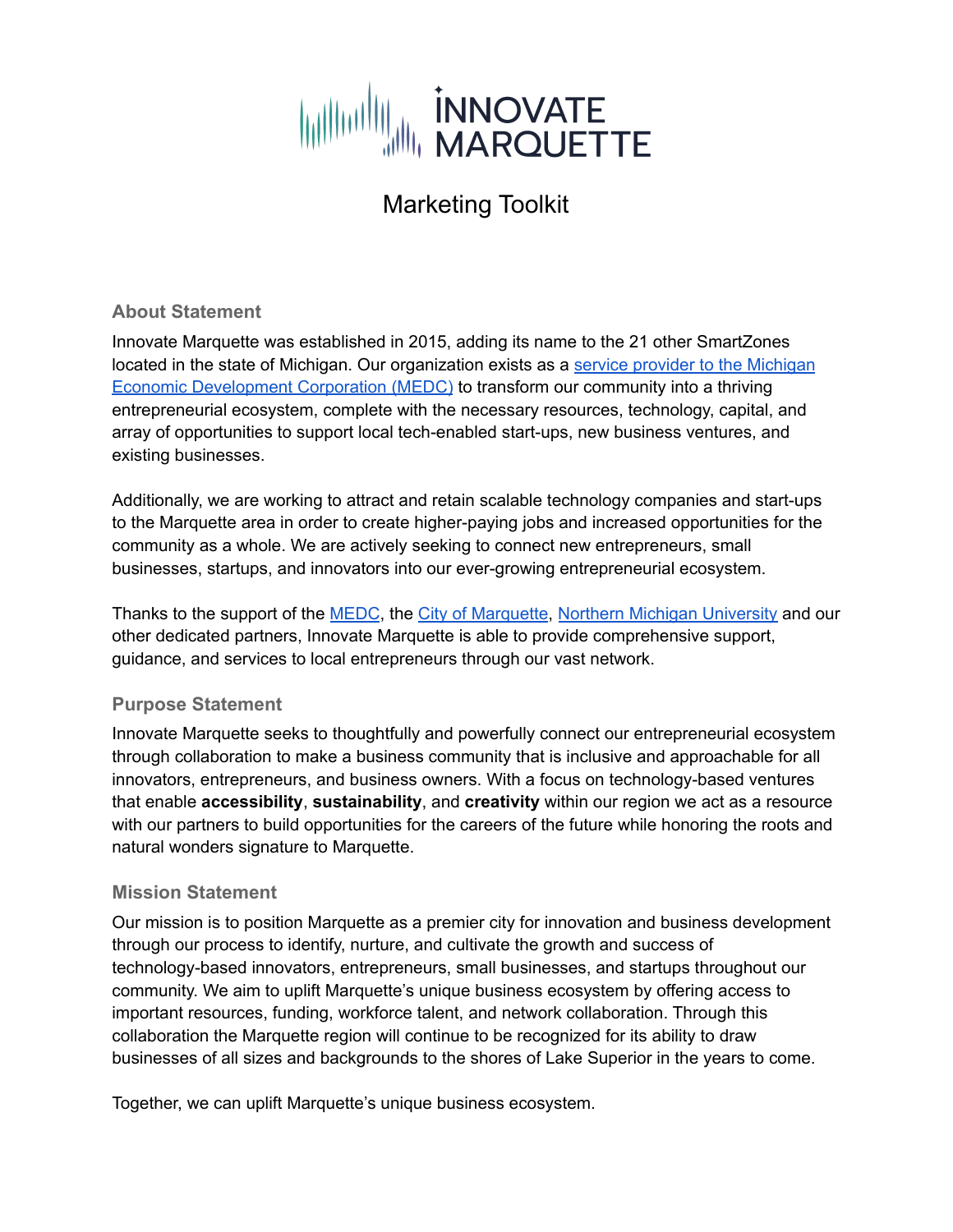

#### **Invent@NMU Partnership**

#### **The Innovate Marquette SmartZone & Invent@NMU**

In July of 2017, Innovate Marquette SmartZone partnered with Invent@NMU to help enhance the program's connection to the community while offering mentorship and enhanced business resources to the Upper Peninsula. Innovate Marquette SmartZone and Invent@NMU are located in one office, making it a one-stop-shop for entrepreneurs and inventors. While Innovate Marquette focuses on tech enabled businesses, Invent@NMU acts as a service provider to product development based entrepreneurs.

Other partners of Innovate Marquette SmartZone include the City of Marquette, the MEDC, MTEC SmartZone in Houghton/Hancock, Northern Michigan University, local and regional economic development organizations and others.

#### **Make it Marquette Remote Work and Business Attraction Initiative**

Make It [Marquette](http://makeitmqt.com/why-marquette/) was created in 2021 by Innovate Marquette SmartZone to attract, retain, and support the people and ideas that will shape the future of the business economy in Marquette, Michigan through telling the stories of those living, working, and starting businesses in Marquette. This remote worker and business attraction campaign launched first, to celebrate the businesses and people of Marquette, and second, to declare our commitment to authentic economic development that supports those here already, and those making a move to be there. It's a commitment to grow this community with intentionality. We're doing that by working with partners across the public, private, and the economic development landscape, and figuring out how we can attract those who'll appreciate this place as much as we all do.

Why are we passionate about remote work and business attraction? We're here to foster and promote an entrepreneurial ecosystem in Marquette and the greater Upper Peninsula. Within that mission lies an affinity to technology focused startups and the digital community. Remote work and business attraction brings jobs, capital, and opportunity to the people already here while welcoming those looking for a place to plant roots. The beauty of Make It Marquette is that it's designed to bolster the business economy that's here – those jobs that folks can physically go to – and to attract those who can choose anywhere with remote work. The beauty of remote work is its open borders; it can be for a new person choosing Marquette, or a NMU grad who wants to stay but studied in a field that doesn't yet have a physical presence here. Either way, we want them to Make It Marquette.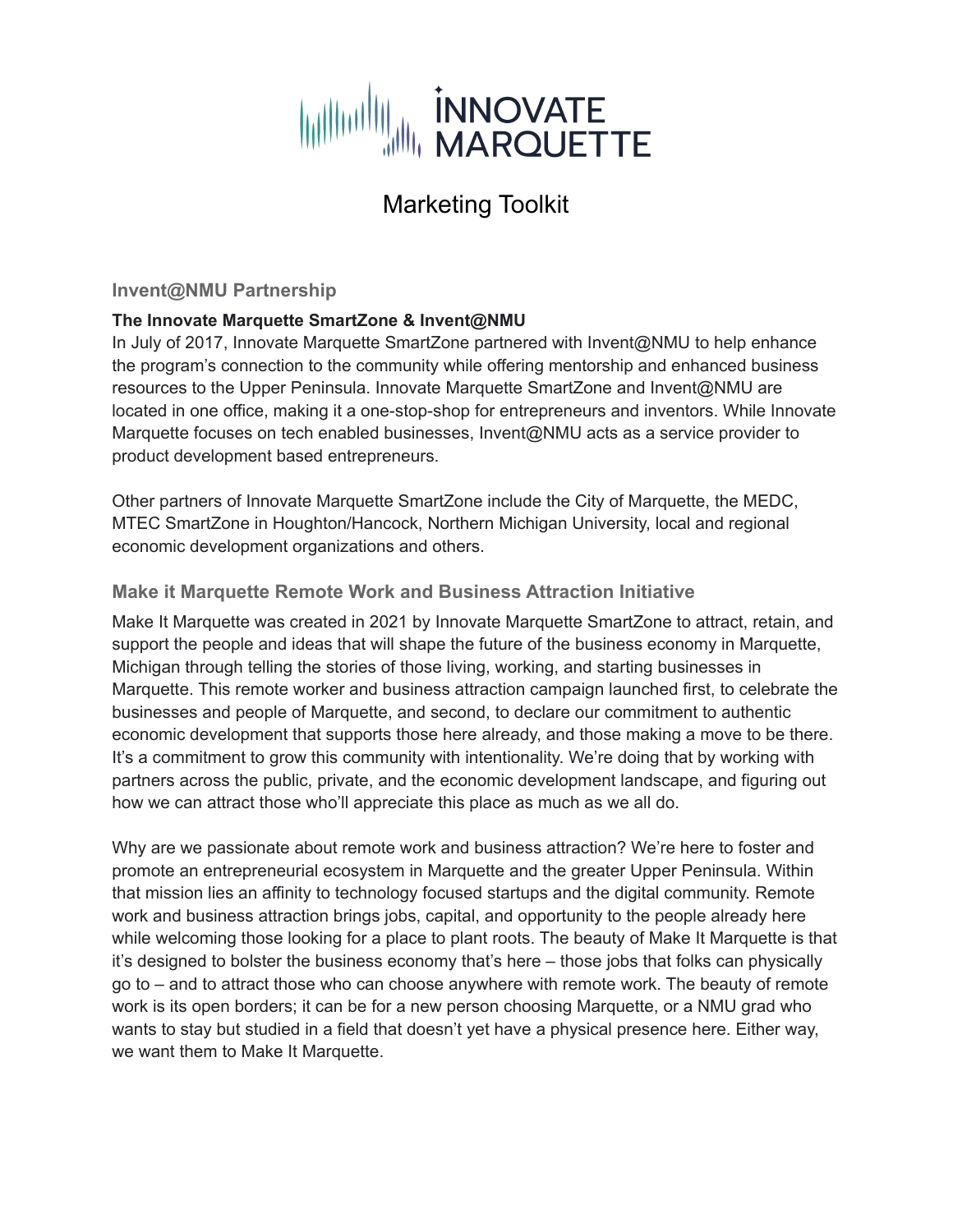

**Digital Media**

*Innovate Marquette SmartZone [Website](https://www.innovatemarquette.org/)*

Our Social Handles

Please follow, share, and tag

- Facebook <https://www.facebook.com/innovatemarquette>
- Instagram <https://www.instagram.com/innovatemarquette/>
- Youtube [https://www.youtube.com/channel/UCgUldtwiVzuq9PGLhQS\\_BBA](https://www.youtube.com/channel/UCgUldtwiVzuq9PGLhQS_BBA)
- LinkedIn <https://www.linkedin.com/company/innovatemarquette>

#### Our Hashtags

#innovatemarquette #marquettemi #upperpeninsula #greatlakeslocals #906life #sustainability #tech #techecosystem #techstartup #ruraldevelopment #economicdevelopment #michiganbusiness #innovation #remotework #remoteworkers #localbusiness #smallbusiness #smallbusinessowner #entrepreneurship #entrepreneur #innovator #innovate #smartzone #supportlocal #supportlocalbusiness #neweconomy #mentorsip

#### **Our New Look**

Over the last two years we have watched the growth of business development across our city, including within our own organization and team. There is a shift towards greater collaboration in our economic development community, and building trusted partnerships rooted in transparency is a pillar Innovate Marquette plans to stand on for our community.

We are humbled to bring a few incredible opportunities home to the Marquette area along with our trusted partners:

- 1. **The first,** being selected to join the highly competitive 2020 cohort of the [Rural](https://ruralinnovation.us/) [Innovation](https://ruralinnovation.us/) Initiative, connecting our community to innovative rural partners all over the country.
- 2. **The second,** becoming one of just seven rural communities nationwide to receive a Capital [Challenge](https://eda.gov/oie/buildtoscale/capital/2021/innovation-marquette-enterprise-corporation.htm) grant via the U.S. Economic Development Administration (EDA) through the Build to Scale (B2S) program. The grant, called Capital Challenge, will infuse \$611,911 into local economic development efforts over the next three years.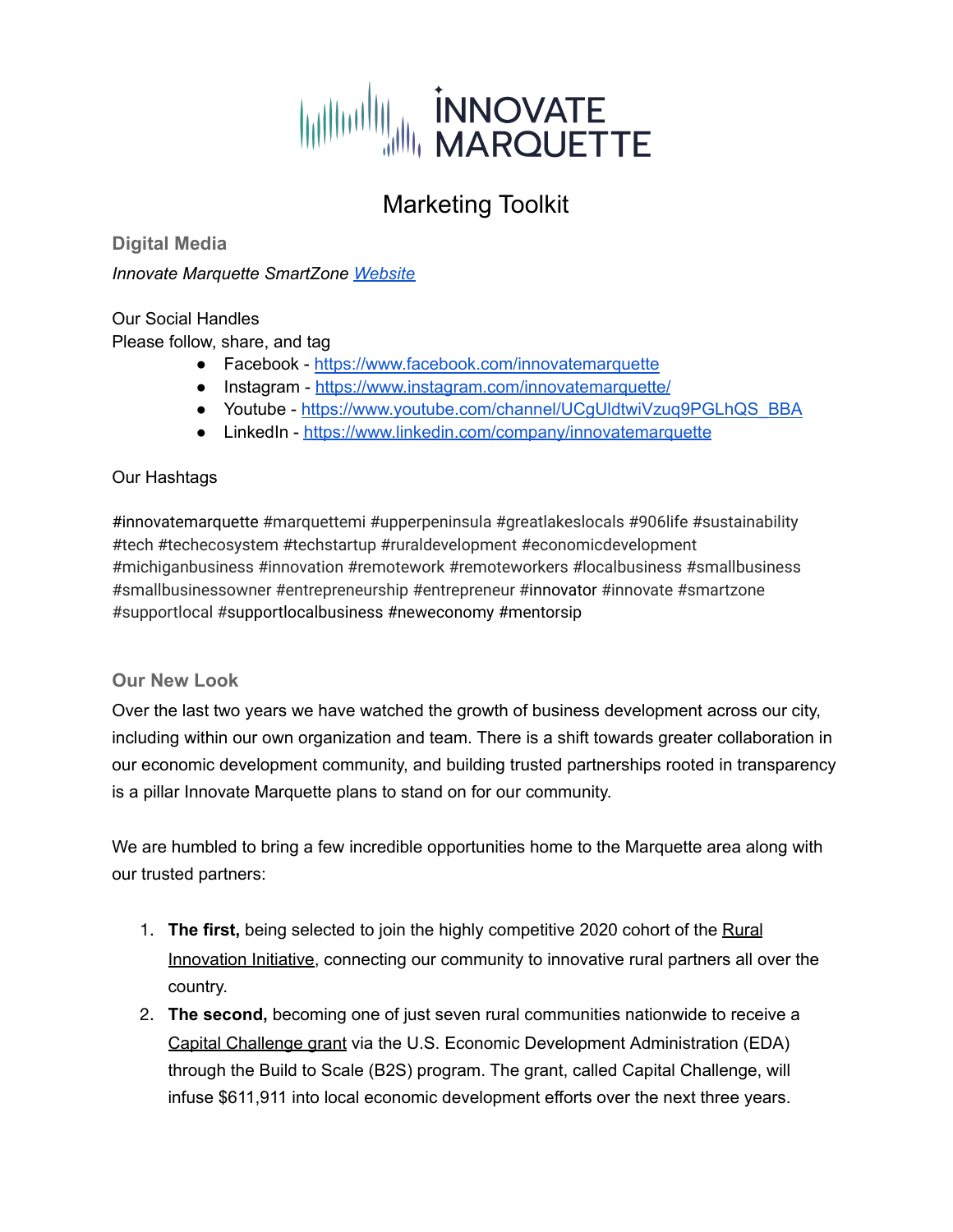

3. **And lastly,** Innovate Marquette has been hard at work, collaborating with our local economic development partners to create a new and exciting innovation hub that will bolster and expand our existing entrepreneurial ecosystem.

For all of these reasons, we decided it was time to shine all of the hard work our incredible team has done from the inside out. This refresh is a both reflection of and a promise to the community that we serve. While a lot of work has been done, there is also much to do to preserve what makes this community unique and take it into the future.

#### **Definitions**

- ➔ **SmartZone** A SmartZone pinpoints a distinct geographical location where tech-based companies, entrepreneurs, and other small businesses are located in close proximity to the community assets they need to help maintain and grow their businesses. A SmartZone includes access to a technology business accelerator like Innovate Marquette, which promotes collaboration between resource partners such as universities, industry and research organizations, state and government municipalities, and other innovators within the community. Essentially, a SmartZone is classified as a region in which there is a growing technology and innovation hub, with the right resources and accelerators available to facilitate entrepreneurial collaboration and incubation for new and emerging businesses.
- → **Innovation** According to Merriam Webster's Dictionary, the word innovation is defined as, "a new idea, method, or device; the introduction of something new." Innovation is the concept around improving or replacing something, bringing it up to date by applying new processes, implementing new techniques, or identifying new ideas to create something of value.
	- ◆ When it's applied in a business sense, a company will implement something new — whether that's an idea, a service offering, or a product — all with the goal of boosting their bottom line. Think launching new products, reimagining existing products or services, or solving customer services requests in a brand new way.
	- ◆ Learn more about innovation [here.](https://innovatemarquette.org/what-is-innovation/)
- ➔ **Entrepreneurial Ecosystem** An entrepreneurial or business ecosystem is a diverse set of individuals, businesses, and systems that support the creation and growth of new opportunities for the larger community.
	- $\blacklozenge$  In order for an ecosystem to succeed, it has to have four important elements: people, technology, capital, and infrastructure. Each entity in the ecosystem affects and is affected by others, creating a constantly evolving relationship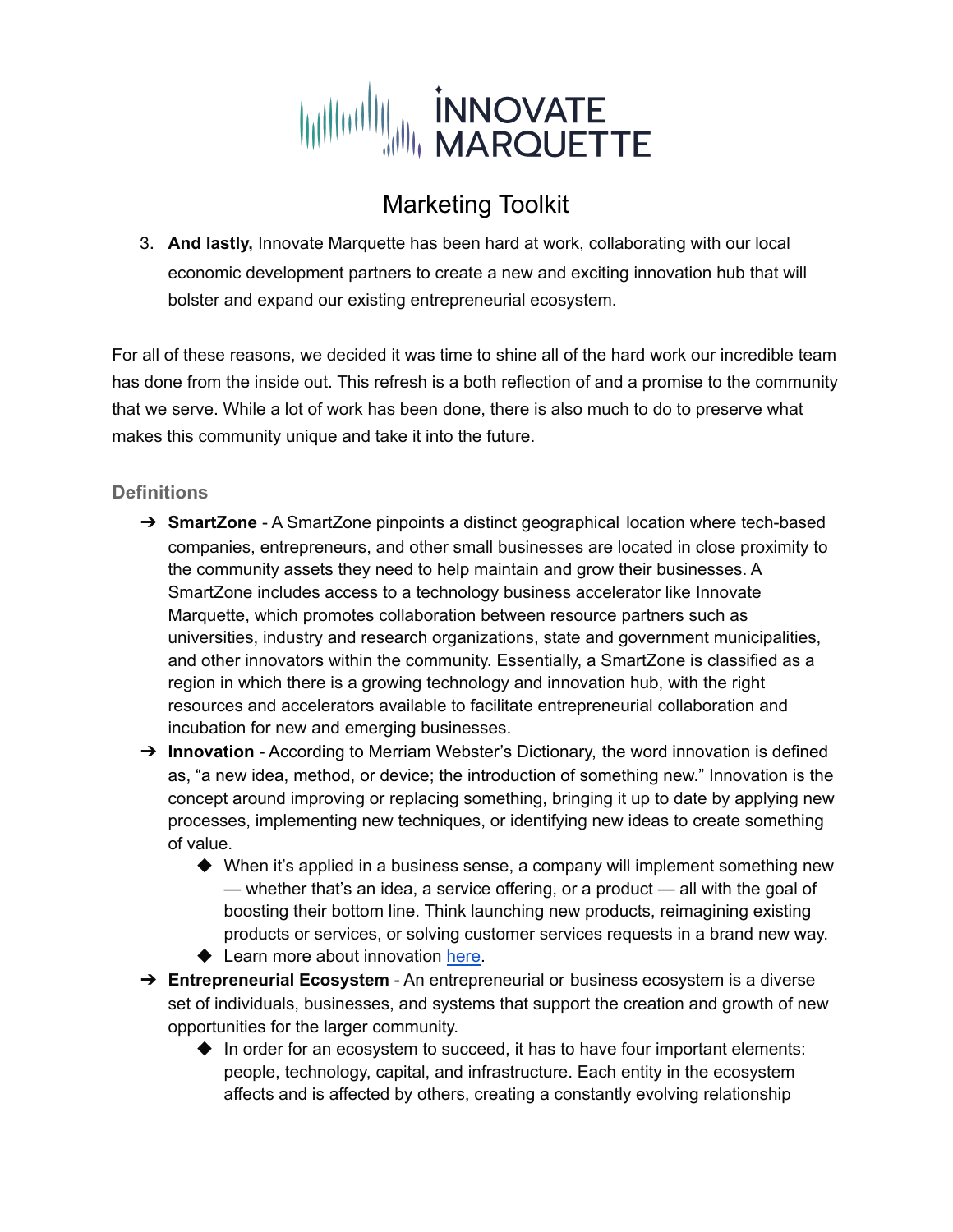# WILLIAM INNOVATE

## Marketing Toolkit

between each other that must be characterized by flexibility and adaptability in order to survive.

- ◆ The most successful entrepreneurial ecosystems act as talent magnets and innovation incubators, leading to greater economic and populace growth within the geographical region.
- ◆ Learn more about entrepreneurial ecosystems [here.](https://innovatemarquette.org/what-is-entrepreneurship/)
- → **Innovation Hub** An "innovation hub" refers to an area where there are a variety of business generation initiatives happening, all of which are encouraging individuals, startups, and more established companies to interact, collaborate, and innovate together. In many instances, these innovation hubs significantly improve the development of technology-based companies who show high growth potential, thanks to their access to resources and opportunities available within the community.
- ➔ **Business Incubator** Business incubation is the careful process where an individual or an organization supports the establishment and early growth of an idea or business concept. A business incubator, like Innovate Marquette, provides sponsorship, resources, and opportunities for new businesses to strengthen and move into full fledged business models over time.
- ➔ **Business Accelerator** Once a business concept has been successfully incubated from its early stages, it moves into its next stage of growth. A business accelerator, like Innovate Marquette, offers access to technology, education, mentorship, and financing opportunities to companies looking to move into the later stages of business.

## **Media Boiler Plate**

#### **About Innovate Marquette SmartZone**

Innovate Marquette SmartZone was created to help coordinate, inspire, promote and lead business, government, academic and community leaders to transform Marquette County and the Upper Peninsula into a world-class entrepreneurial ecosystem. The SmartZone supports technology-based innovations, new businesses, new job creation and existing business expansion by leveraging the unique set of resources, experiences and advantages available in Marquette. The mission of Innovate Marquette is to position Marquette as a premier city for innovation and business development through their process of identifying, nurturing, and cultivating the growth and success of technology-based innovators, entrepreneurs, small businesses, and startups throughout our community. They aim to uplift Marquette's unique business ecosystem by offering access to important resources, funding, workforce talent, and network collaboration. For more information, visit [www.innovatemarquette.org](http://www.innovatemarquette.org).